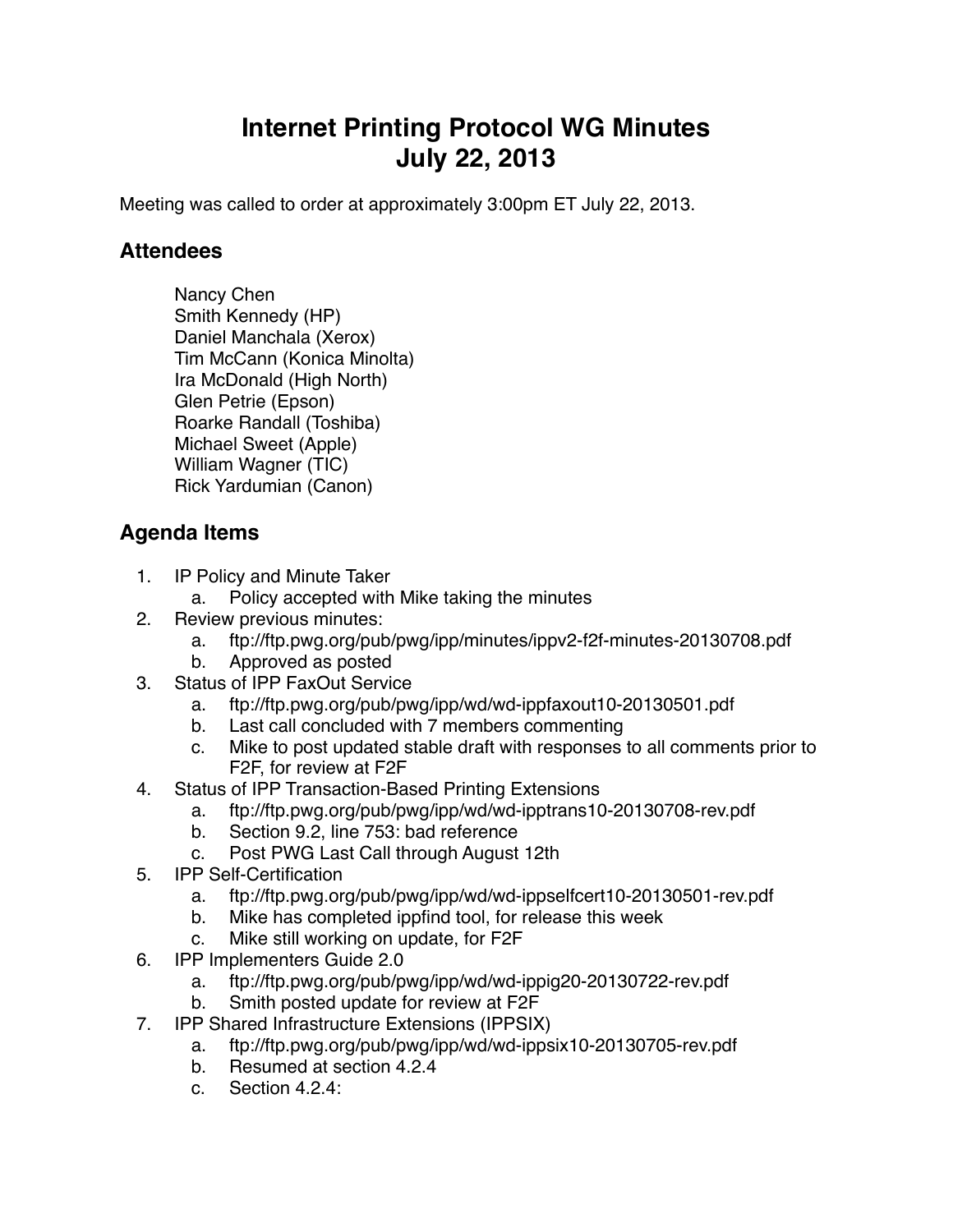- ⁃ "A proxy cancels or aborts …"
- d. Section 4.2.5:
	- Also printer-strings-uri
	- ⁃ Q: What about storing these in a Network Resource service?
		- A: Most of those resources are stored local to the printer, also Internet-accessible URLs
	- ⁃ "printer" prefix is an IPPism, SM uses unprefixed TitleCase names
	- Old IPP Resource draft:
		- ⁃ ftp://ftp.pwg.org/pub/pwg/ipp/new\_RES/draft-ietf-getresource-01.txt
	- ⁃ "Public Internet Accessible URIs (without authentication): …"
	- ⁃ "URIs reported by the Proxy imply Network Accessibility requirements for …"
	- Drop "printer-charge-info-uri", "printer-more-info", "printer-supplyinfo-uri".
	- ⁃ Optional: "printer-more-info-manufacturer"
	- ⁃ Conditionally required: "printer-icc-profiles", "printer-icons", "printerstrings-uri"
	- ⁃ "Other optional Printer attributes reported by the Proxy with URI values MUST be Public Internet Accessible URIs that do not require authentication."
	- ⁃ printer-more-info, printer-more-info-manufacturer, printer-icons return URIs, naming is historical
	- ⁃ printer-icc-profiles returns a set of collections, part of the collection is a URI (also name and job template attributes for the profile)
- e. Section 4.4:
	- Add reference to "sparse-updates-supported" definition
	- Q: Why have the Proxy query, why not just send and fail if the IP doesn't support sparse updates?
		- A: Better to find out if the IP supports them first; already queries for features, operations
		- ⁃ But let's make it REQUIRED for the IP, RECOMMENDED for the Proxy
	- ⁃ "Infrastructure Printers MUST support Sparse Updates of all Output Device attributes. Proxies SHOULD support Sparse Updates of Output Device attributes."
	- ⁃ Fix section reference to Set Output Device Attributes (should be 5.7)
- f. Section 4.5:
	- SHOULD support the Send-URI operation
	- ⁃ Publicly Internet Accessible
	- ⁃ supported by the Infrastructure Printer and/or Proxy
- g. Section 2.2:
	- ⁃ Add Publicly Internet Accessible: definition (Internet Accessible, no authentication)
- h. Section 4.6:
	- MUST NOT be supported by an Infrastructure Printer or Proxy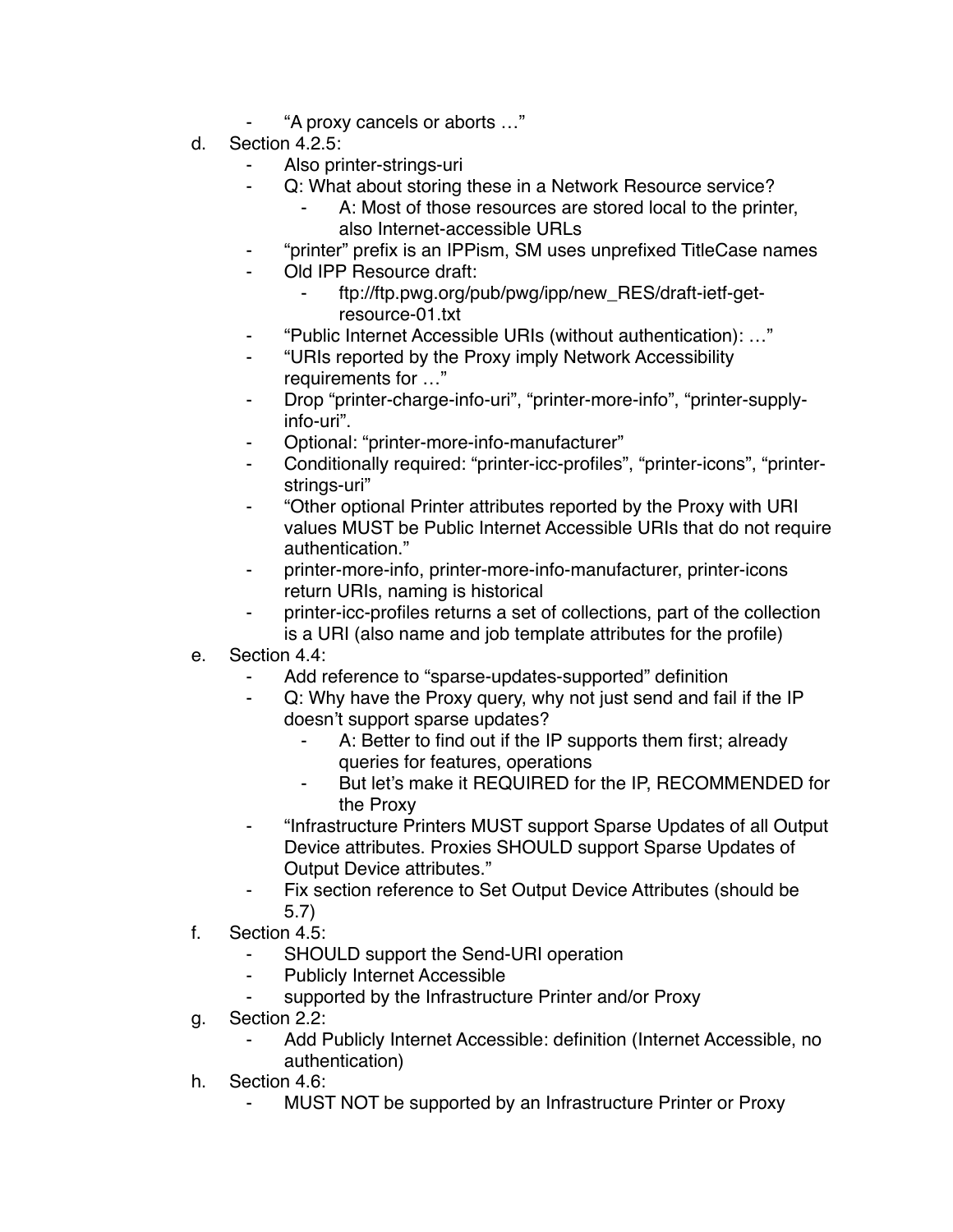- ⁃ Reference IPP Everywhere operations table (for basis of client requirements)
- Table Note 1: Resubmit-Job should be Restart-Job
- Note that the Infrastructure Printer is acting as a server receiving the operations and the client and proxy are acting as clients sending the operations
- Remove Note 1 and just list the MUST NOT operations
- i. Section 5.2.1:
	- Remove job-id from target
	- ⁃ Reword "that has accepted the Job" (the output device on whose behalf the Proxy has accepted the Identify-Printer request?)
- j. Section 5.3.1:
	- Add job-id to target
- k. Section 5.4:
	- ⁃ "retrieves the operation GROUP, Document …"
	- Change "document-format" operation attribute in request to "document-format-accepted (1setOf mimeMediaType)" to allow IP to select an available/ready version, default is set of 'documentformat-supported' supplied by proxy
- l. Global: Fix indentation of requests/responses
- m. Add some background in section 4 about auto-typing (reference 2911 and IPP -actuals spec)
- n. Stopped at section 5.5

## **Next Steps / Open Actions**

- Next IPP conference call is July 29, 2013 (Joint w/Cloud) at 3pm ET
- IPP WG F2F sessions August 6 and 8, 2013
- Action: Mike to post last call review draft of IPP FaxOut (PENDING)
- Action: Mike to post initial draft of IPP Finishings Extensions (update of 5100.1) (PENDING)
- Action: Paul to post summary of finishing-template investigation to IPP WG list (PENDING)
- Action: Mike to issue PWG Last Call of IPP Transaction-Based Printing Extensions (PENDING)
- Action: Mike to add finishing-template-supported (1setOf name(MAX)) Printer attribute to IANA registry (PENDING)
- Action: Ira to capture job terminating state wording from IPP FaxOut for SM FaxIn (PENDING)
- Action: Mike to setup certification mailing list on new server (PENDING)
- Action: Ira to update milestones and add new documents to IPP WG charter (PENDING)
- Action: Ira/Bill to submit technical errata to RFC 3805 to replace CR with CR + LF to be consistent with 5198 and others (PENDING)
- Action: Ira and Mike to review 5100.x specs to remove action items, fix boilerplate copyright text in early specs, fix header/footer/document titles as